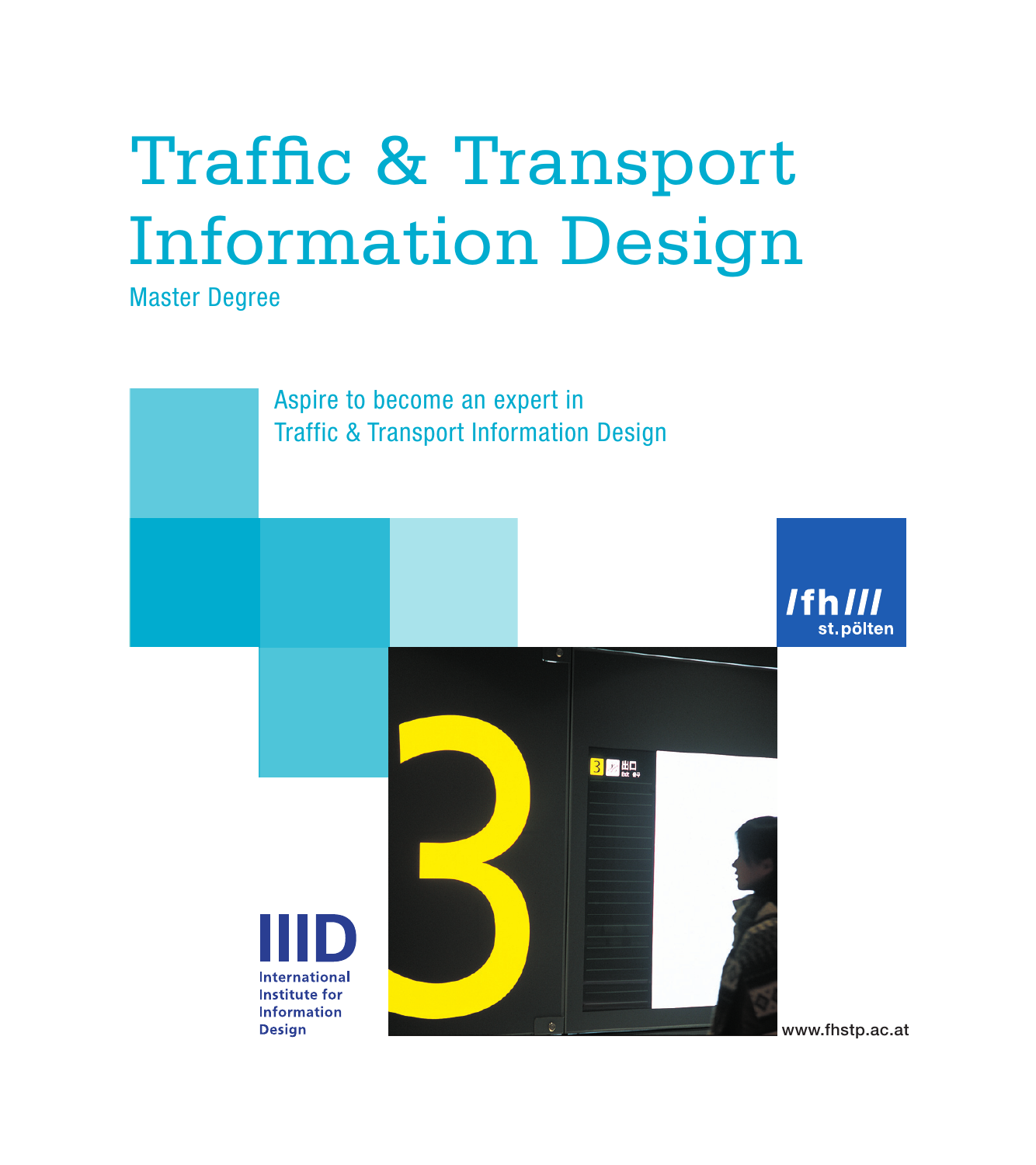## Master in

## Traffic & Transport Information Design

Information design aims at transforming data into high quality information that empowers people to achieve specific goals.

The MSc course Traffic & Transport Information Design offers seminal opportunities to BA and BSc graduates of disciplines like Information Design, (Visual) Communications Design and Graphic Design. Interested applicants with subject related backgrounds from disciplines other than design might also be interested. Proven life experience increases the probability of acceptance to the course and can be considered in lieu of a designrelated educational background.

"Traffic & Transport Information Design" covers both "Traffic Information" and "Public Transport Information", which relate to well-established industries with well-defined customers and a high level of public interest.

Both subject matters are developed in detail in the "advanced" stage of the course (semesters 3 and 4). They build on two "general" modules, offered in year one: "Information Design Basics" and "Multimodal Information" (semesters 1 and 2). Semester 5 is for the master thesis and seminar.

#### Description:

Traffic & Transport Information Design is an international five-semester MSc course, offered by St. Pölten University of Applied Sciences, Austria (St. Pölten UAS), in close co-operation with the International Institute for Information Design (IIID), the first in a row authorized to operate under the auspices of UNESCO.

Traffic & Transport Information Design not only embraces subjects like wayshowing, wayfinding and signage design, it also covers sound, haptic and olfactoric information, mobile devices, global navigation satellite and in-car navigation systems, real-time traffic information, danger warning, rescue and escape information, evaluation methods and contract management. The five-semester MSc course of 120 ECTS credits (ECTS = European Credit Transfer System) is offered via distance teaching – with a blocked module, once every semester, on the spot at St. Pölten UAS.

Looking forward to welcoming students to this ground breaking international course, the first in a series of planned information design MSc courses, jointly organized by St. Pölten UAS in cooperation with IIID under the auspices of UNESCO. Peter Simlinger, IIID Director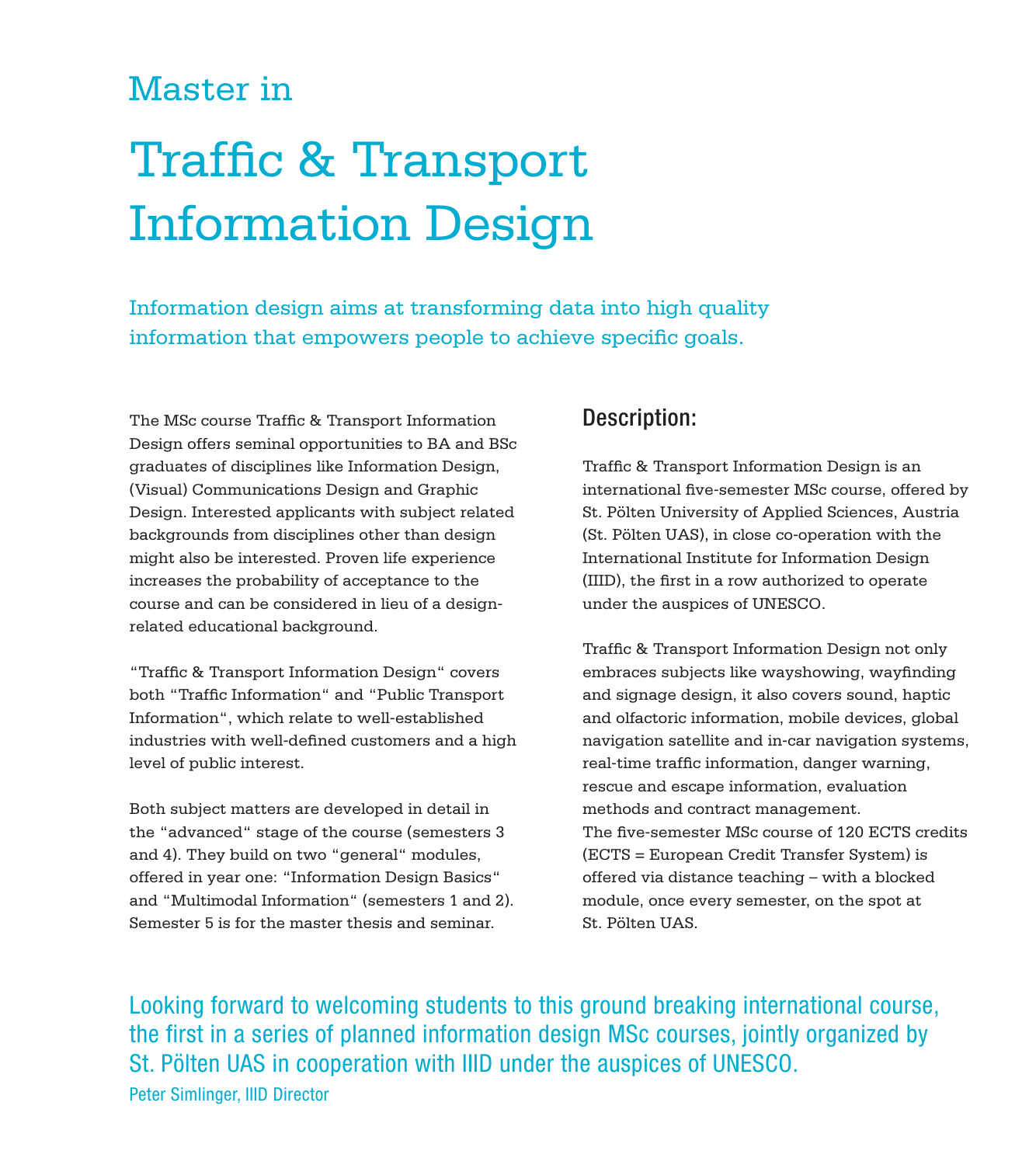#### Course Modules:

#### 1st Semester: Information Design Basics

In the first semester students learn, via distance teaching, about:

- The quality of information
- Perception and cognition
- $\blacksquare$  Key information elements and conventions
- $\blacksquare$  The art of transforming data into high quality information
- Writing for understanding
- Typography
- Sound, haptic and olfactoric information
- $\blacksquare$  Inclusive/universal design requirements
- **Interface and interaction design.**

During the blocked module in St. Pölten, face to face with the respective lectors, students will gain insights into visualization techniques, animated information and evaluation methods. Working on a case study, students will also learn from the module colloquium involving the international advisory board and its world-renowned members.

#### 2nd Semester: Multimodal Information

In the second semester students learn, via distance teaching, about:

- Readily available and made-to-measure information carriers
- Information application and surface protection
- Self-production and exchangeability of signs
- Sound generating devices
- $\blacksquare$  Touch sensitive displays
- **Mobile devices**
- Basics of exhibition and environmental design
- $\blacksquare$  Information storage, translation, transmission and output.

On the spot in St. Pölten students will become familiar with

- Cross media design tools
- Contract management of multimodal information products.

They will investigate realized multimodal information, engage in project work and profit from the module colloquium involving the international advisory board.

#### 3rd Semester: Traffic Information

The third semester will acquaint students with information needed for all sorts of individual transport, ranging from walking and cycling to driving an automobile.

The subjects taught, via distance teaching, are comprised of:

- Outdoor signage and information systems
- Real-time traffic information
- Signage for waterways and aviation
- Signage and information systems for indoor orientation
- Danger warning, rescue and escape information
- Inclusive/universal design: traffic information requirements
- **Laws, regulations and standards**
- Contract management of traffic information products.

On the spot in St. Pölten students will summarize and discuss investigated traffic information systems, they will engage in project work and participate in the module colloquium involving renowned members of the international advisory board.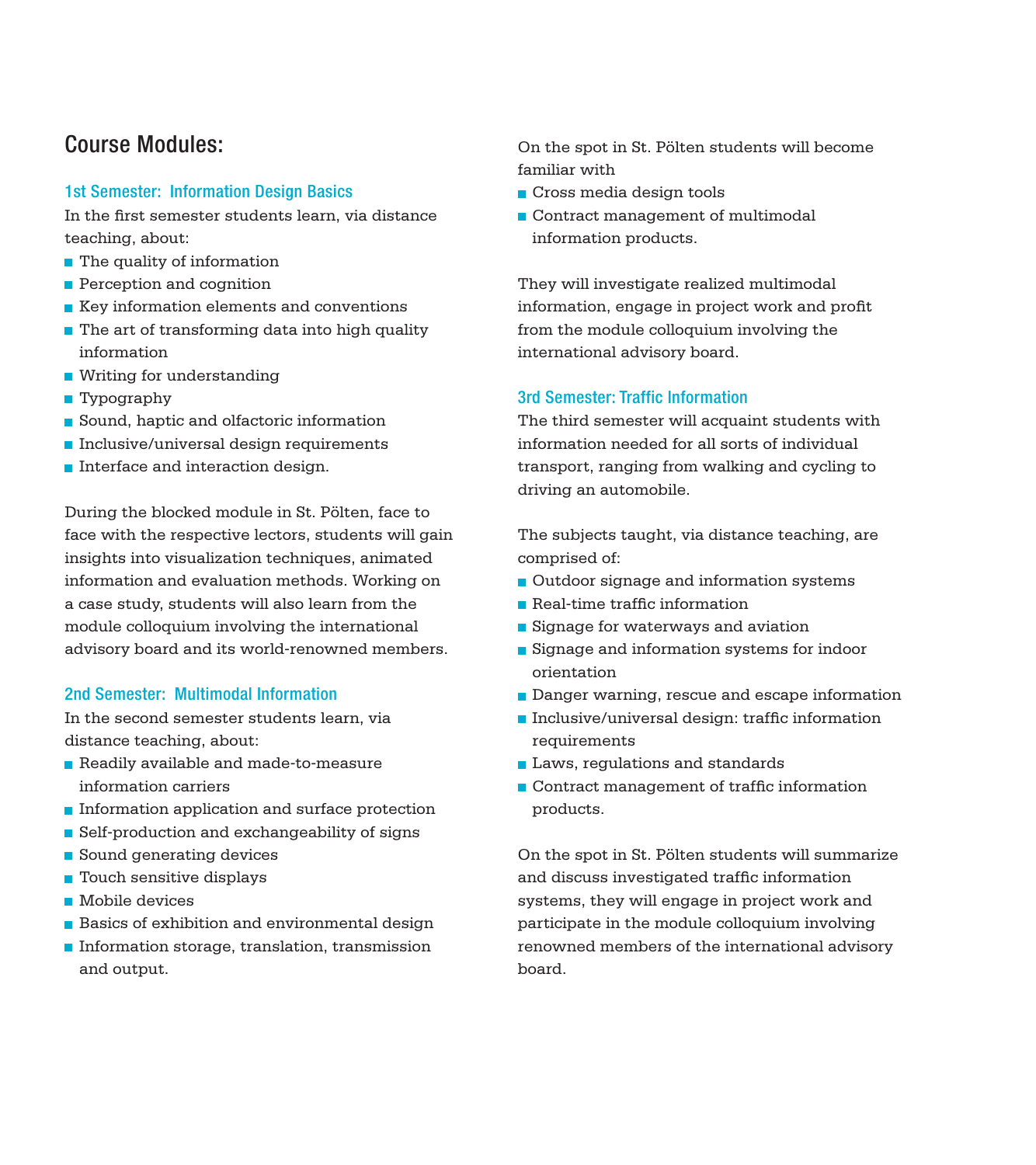

#### 4th Semester: Public Transport Information

In the fourth semester students will be taught to design public transport information. Subjects offered via distance teaching include:

- The psychology of travel, scheduled and on-demand transport services
- Public transport information systems (content and media)
- Real-time information for public transport users
- Danger warning, rescue and escape information in public transport systems
- Inclusive/universal design: transport information requirements
- $\blacksquare$  Information in case of irregularities
- **Access enabling devices and self-service** facilities in public transport systems
- Sound signals and acoustic announcements
- Evaluation methods & quality control of information in public transport systems
- Laws, regulations and standards
- Contract management of traffic information products.

In St. Pölten, students will conclude their investigations into public transport information systems. They will engage in project work and learn from the international advisory board during the module colloquium.

#### 5th Semester: Master Thesis and Seminar

The final step of the MSc course is a master thesis in the fifth semester. An accompanying seminar is provided alongside the master thesis.

## Course instructor

#### Prof. Markus Wintersberger

FH St. Pölten University of Applied Sciences, Austria

www.fhstp.ac.at/weiterbildung/traffic-transportinformation-design

## Learn from internationally renowned experts

The faculty of the Traffic & Transport Information Design MSc course consists of internationally renowned experts who, over the years, have contributed to IIID Vision Plus symposia, IIID Expert Fora Traffic & Transport Information Systems, IIID workshops and other events.

#### Members of the core team:

- Giuseppe Attoma Pepe, Principal, Attoma SARL, Paris, France
- Veronika Egger, Board Member, IIID; Principal, is-design GmbH, Wien/Vienna, Austria
- Toshimitsu Sadamura, Executive director, Japan Sign Design Association; Director, Asia Townscape Design Society; President, GA-TAP. inc., Fukuoka-city and Tokyo, Japan
- Peter Simlinger, Director, IIID; Principal, Simlinger Informations-Design GmbH, Wien/ Vienna, Austria
- Prof. Markus Wintersberger, FH St. Pölten University of Applied Sciences, Austria
- Prof. Oliver Wrede, Aachen University of Applied Sciences, Germany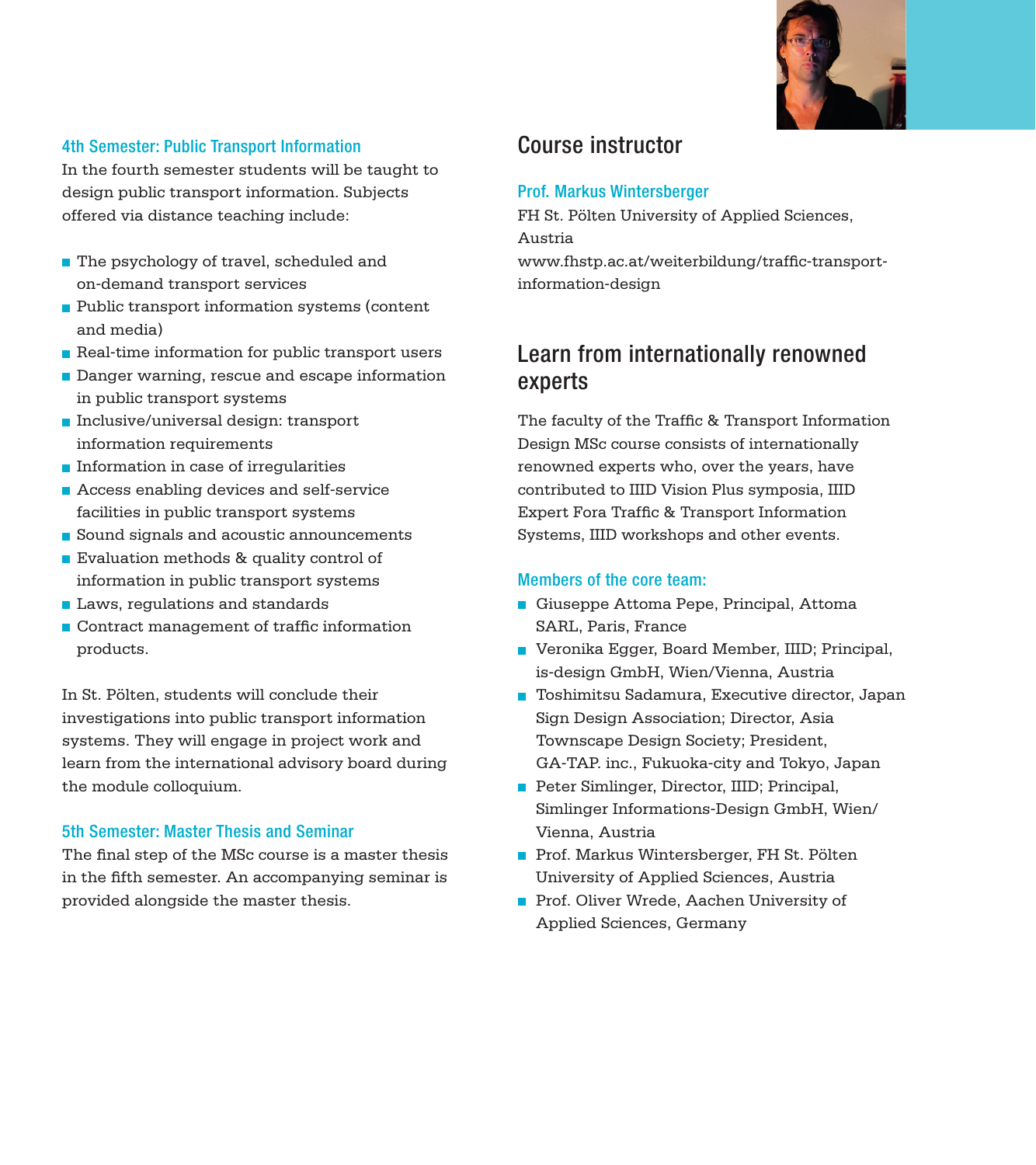#### International Advisory Board

A national and an international advisory board safeguards the timely and appropriate adjustment of the curriculum to national and international developments in the field. Moreover, the international advisory board will also contribute to the colloquia of the course, scheduled for every semester which will provide students with the opportunity to discuss relevant subject matter with preeminent individuals in the field.

Potential employers, the subject-related industries and the Traffic & Transport Information Design students will be partner on a "IIID Platform Traffic & Transport Information". The purpose of the Platform: to facilitate the exchange of information on the interests and capabilities of the graduates of the course, advertise challenging vacancies and provide information about new products and processes Traffic & Transport Information Design professionals must know about.

#### **Scholarships**

Applicants from Austria might like to research generally available financial support by visiting http://www.mba-fernstudium.at/

Applicants from Germany are advised to check http://www.festo-bildungsfonds.de for information on "Studienfinanzierung".

It is expected that friends of St. Pölten UAS and IIID, as well as members of the "IIID Platform Traffic & Transport Information" will be ready to assist highly qualified, yet socially underprivileged applicants by providing scholarships. The availability of such will be communicated via www.fhstp.ac.at/weiterbildung/traffic-transportinformation-design.

Information about IIID and how to become an IIID member available at http://www.iiid.net.

## Teaching Method

- Part-time
- 4 semesters of distance teaching with blocked subjects (1 week/semester) on the spot at the FH St. Pölten
	- + 1 semester Master thesis and seminar
- **120 ECTS credits**

## Curriculum

To download the full curriculum please visit www.fhstp.ac.at/weiterbildung/traffic-transportinformation-design.

## How to Apply

For information about the specific application requirements and an application form, please visit the St. Pölten UAS website www.fhstp.ac.at.